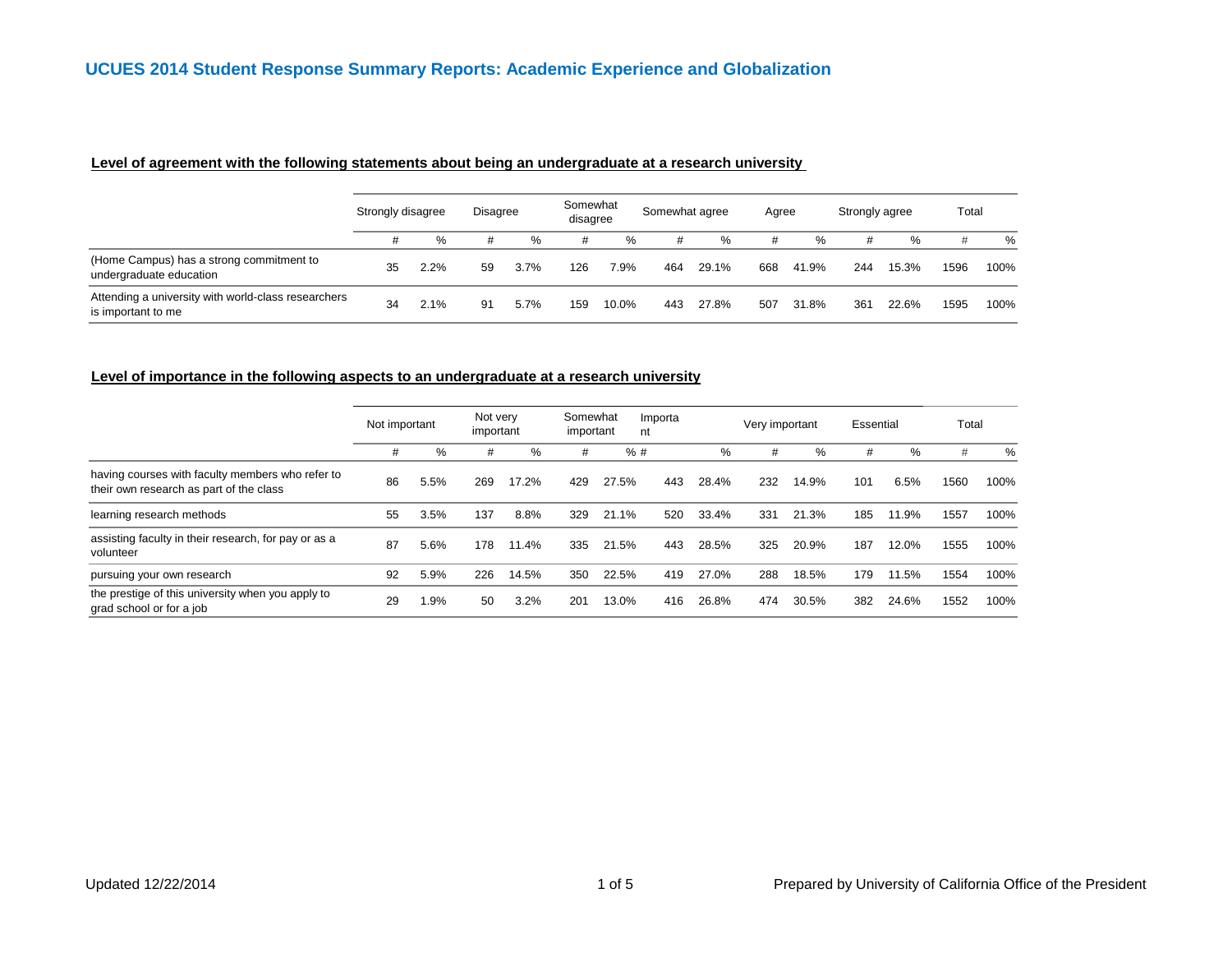# **Completion or participation in the following activites on campus**

|                                                                          | No   |               | Yes, doing now<br>or have done |       | Total |      |
|--------------------------------------------------------------------------|------|---------------|--------------------------------|-------|-------|------|
|                                                                          | #    | $\frac{0}{0}$ | #                              | $\%$  | #     | %    |
| First-year seminar                                                       | 954  | 61.6%         | 595                            | 38.4% | 1549  | 100% |
| Courses that involve themes related to diversity                         | 739  | 47.7%         | 811                            | 52.3% | 1550  | 100% |
| Capstone or senior thesis courses                                        | 1314 | 85.2%         | 229                            | 14.8% | 1543  | 100% |
| Service learning or community-based learning                             | 1188 | 77.1%         | 353                            | 22.9% | 1541  | 100% |
| Formal undergraduate research programs                                   | 1246 | 81.1%         | 290                            | 18.9% | 1536  | 100% |
| Formal creative activity or scholarship                                  | 1363 | 88.3%         | 180                            | 11.7% | 1543  | 100% |
| Honors program                                                           | 1252 | 81.1%         | 291                            | 18.9% | 1543  | 100% |
| Internship under the direction of a faculty member                       | 1378 | 89.5%         | 162                            | 10.5% | 1540  | 100% |
| Other internship                                                         | 1186 | 77.1%         | 353                            | 22.9% | 1539  | 100% |
| Any UC study abroad, including summer study<br>abroad                    | 1334 | 86.7%         | 204                            | 13.3% | 1538  | 100% |
| Study abroad program affiliated with another<br>college or university    | 1439 | 93.4%         | 101                            | 6.6%  | 1540  | 100% |
| Traveled abroad for a service learning, volunteer,<br>or work experience | 1377 | 89.5%         | 162                            | 10.5% | 1539  | 100% |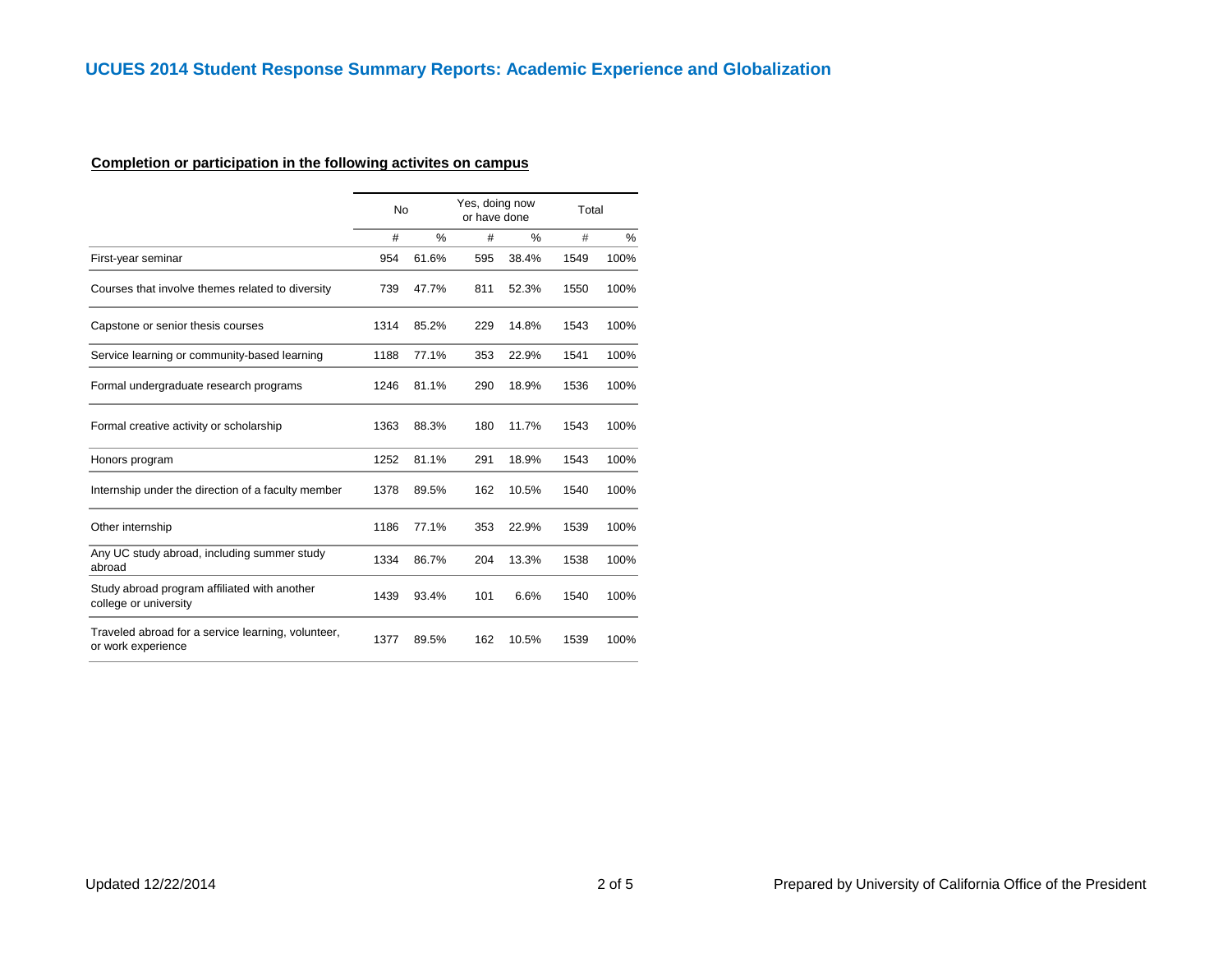# **Level of competencies in the following areas when responding to survey**

|                                                                                                            | Very poor |      | Poor |         | Fair |       | Good |       | Very good |       | Excellent |       | Total |      |
|------------------------------------------------------------------------------------------------------------|-----------|------|------|---------|------|-------|------|-------|-----------|-------|-----------|-------|-------|------|
|                                                                                                            | #         | %    | #    | %       | #    | %     | #    | %     | #         | %     | #         | %     | #     | %    |
| linguistic and cultural competency in at least one<br>language other than my own (When you<br>startedhere) | 103       | 6.7% | 234  | 15.1%   | 419  | 27.1% | 387  | 25.0% | 238       | 15.4% | 166       | 10.7% | 1547  | 100% |
| ability to work with people from other cultures<br>(When you started here)                                 | 11        | 0.7% | 42   | 2.7%    | 284  | 18.3% | 503  | 32.5% | 436       | 28.1% | 273       | 17.6% | 1549  | 100% |
| linguistic and cultural competency in at least one<br>language other than my own (Current abilitylevel)    | 86        | 5.7% | 206  | 13.6%   | 315  | 20.7% | 388  | 25.5% | 310       | 20.4% | 215       | 14.1% | 1520  | 100% |
| ability to work with people from other cultures<br>(Current ability level)                                 | 8         | 0.5% | 15   | $1.0\%$ | 107  | 7.0%  | 399  | 26.3% | 593       | 39.0% | 398       | 26.2% | 1520  | 100% |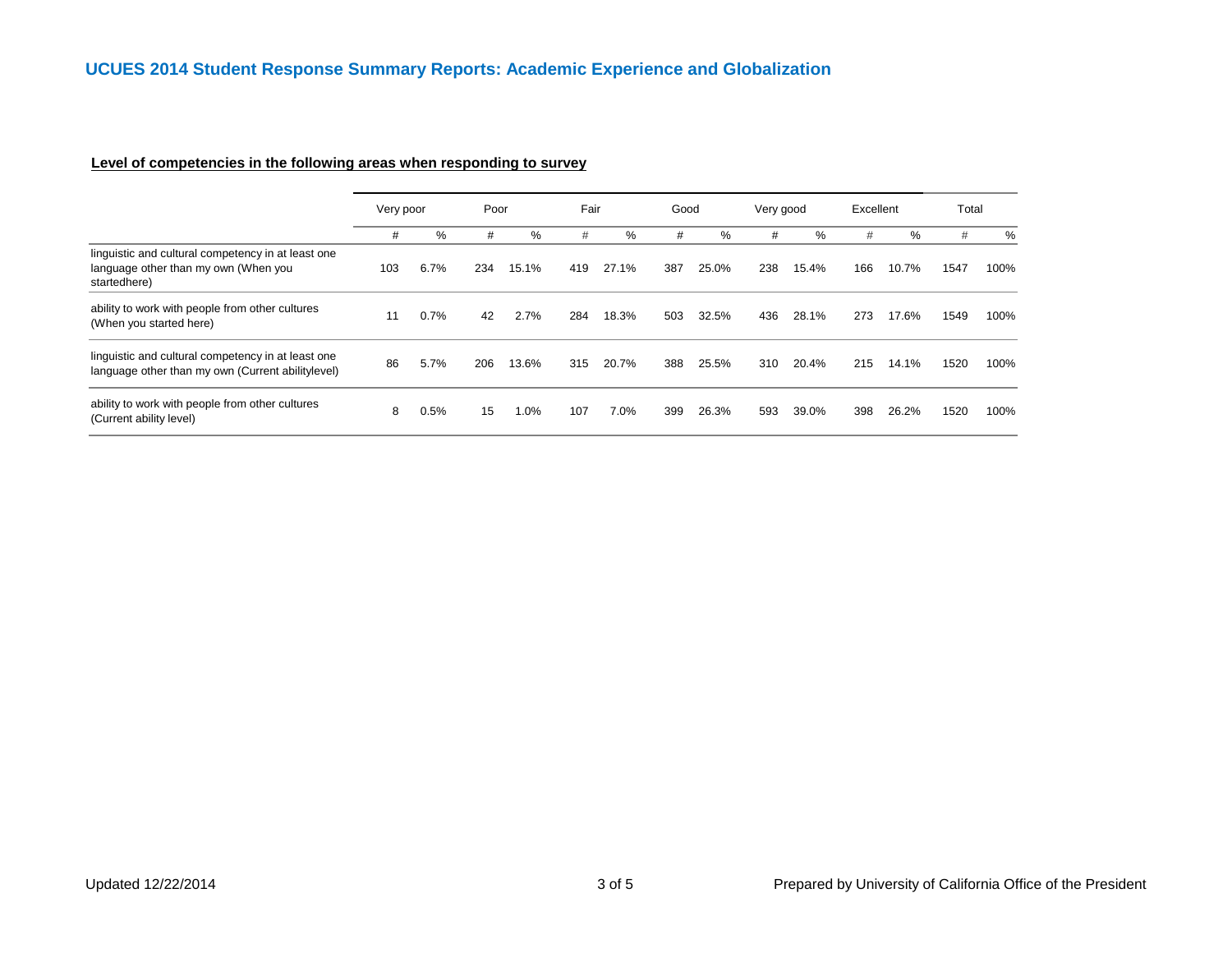#### **Frequency of the following obstacles to school work during the academic year**

|                                                                                                                    | All the time |       | Frequently |       | Occasionally |       | Rarely |       | Not at all |       | Total |      |
|--------------------------------------------------------------------------------------------------------------------|--------------|-------|------------|-------|--------------|-------|--------|-------|------------|-------|-------|------|
|                                                                                                                    | #            | %     | #          | %     | #            | %     |        | %     | #          | %     | $\#$  | $\%$ |
| competing job responsibilities (e.g., paid<br>employment)                                                          | 90           | 6.0%  | 208        | 13.9% | 394          | 26.4% | 198    | 13.3% | 603        | 40.4% | 1493  | 100% |
| competing family responsibilities                                                                                  | 91           | 6.1%  | 193        | 12.9% | 439          | 29.4% | 386    | 25.9% | 384        | 25.7% | 1493  | 100% |
| other competing responsibilities (e.g., athletics,<br>clubs, internships)                                          | 94           | 6.3%  | 285        | 19.1% | 483          | 32.3% | 314    | 21.0% | 319        | 21.3% | 1495  | 100% |
| weak English skills                                                                                                | 21           | 1.4%  | 47         | 3.1%  | 158          | 10.5% | 205    | 13.7% | 1067       | 71.2% | 1498  | 100% |
| weak math skills                                                                                                   | 38           | 2.5%  | 73         | 4.9%  | 279          | 18.7% | 341    | 22.8% | 763        | 51.1% | 1494  | 100% |
| Inadequate study skills (e.g., knowing how to start,<br>knowing how to get help, organizing material)              | 81           | 5.4%  | 207        | 13.8% | 427          | 28.6% | 386    | 25.8% | 394        | 26.4% | 1495  | 100% |
| poor study behaviors (e.g., wait till last minute,<br>easily distracted, too much social time, toomuch<br>surfing) | 154          | 10.3% | 340        | 22.7% | 511          | 34.2% | 271    | 18.1% | 220        | 14.7% | 1496  | 100% |
| bad study environment (e.g., noisy roommate, poor<br>internet access, inadequate computer or software)             | 93           | 6.2%  | 252        | 16.8% | 509          | 34.0% | 394    | 26.3% | 250        | 16.7% | 1498  | 100% |
| feeling depressed, stressed or upset                                                                               | 147          | 9.8%  | 309        | 20.7% | 508          | 34.0% | 329    | 22.0% | 203        | 13.6% | 1496  | 100% |
| physical illness or condition                                                                                      | 32           | 2.2%  | 76         | 5.1%  | 294          | 19.8% | 511    | 34.4% | 572        | 38.5% | 1485  | 100% |
| military deployment                                                                                                | 5            | 0.3%  | 22         | 1.5%  | 62           | 4.2%  | 53     | 3.6%  | 1350       | 90.5% | 1492  | 100% |
| Inability to concentrate on my work                                                                                | 110          | 7.4%  | 281        | 18.8% | 506          | 33.8% | 325    | 21.7% | 274        | 18.3% | 1496  | 100% |
| Reluctance to ask for help when I need it                                                                          | 78           | 5.2%  | 209        | 14.0% | 441          | 29.5% | 388    | 26.0% | 377        | 25.3% | 1493  | 100% |